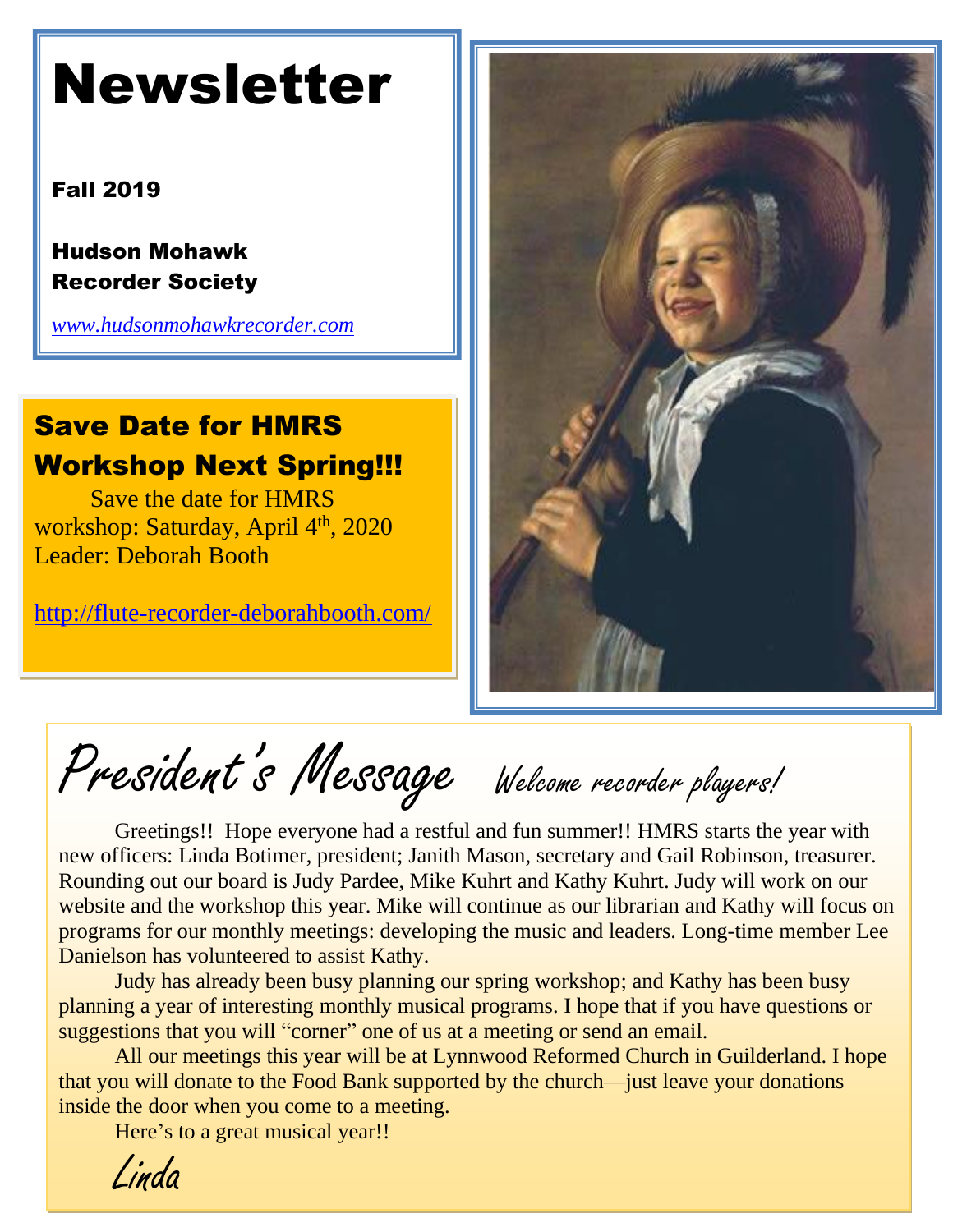

## Pine Bush Players Sew it Up!

The Pine Bush Players provided background music for the opening reception "Artistry in Stitches" for The Embroiderers' Guild of America (EGA) New York Capital District Chapter this past May. The reception was at the Carondelet Hospitality Center in Latham.

Pictured above: Mike Kuhrt, Kathy Kuhrt, Janith Mason, Linda Botimer and Judy Pardee.

## Play as an Ensemble--- Play as a Team!!

A recorder group is a shared musical experience — a community that requires common effort. It doesn't mean that everyone needs to be at the exact same level emotionally, intellectually or technically. But rather that everyone does need to feel some level of responsibility for themselves and for one another.

BLEND--- Be a "team player". This is not some gobbledygook borrowed from sports or business jargon. You are there to serve the music, not your own ego.

TUNE—Nothing improves a group more than playing in tune. If you don't have perfect pitch, it's OK. Use a tuner. Just keep trying and listening all the time to others.

> **1. Have a tuner with you.** Check it often.

**2. Use your natural breath.** Don't overblow to try and "match" your instrument to the tuner.

**3. Have your instrument head warmed-up.** (tucked under the arm or waist, hot water bottle, hand warmers) **4. Listen to the group--** especially on landing notes.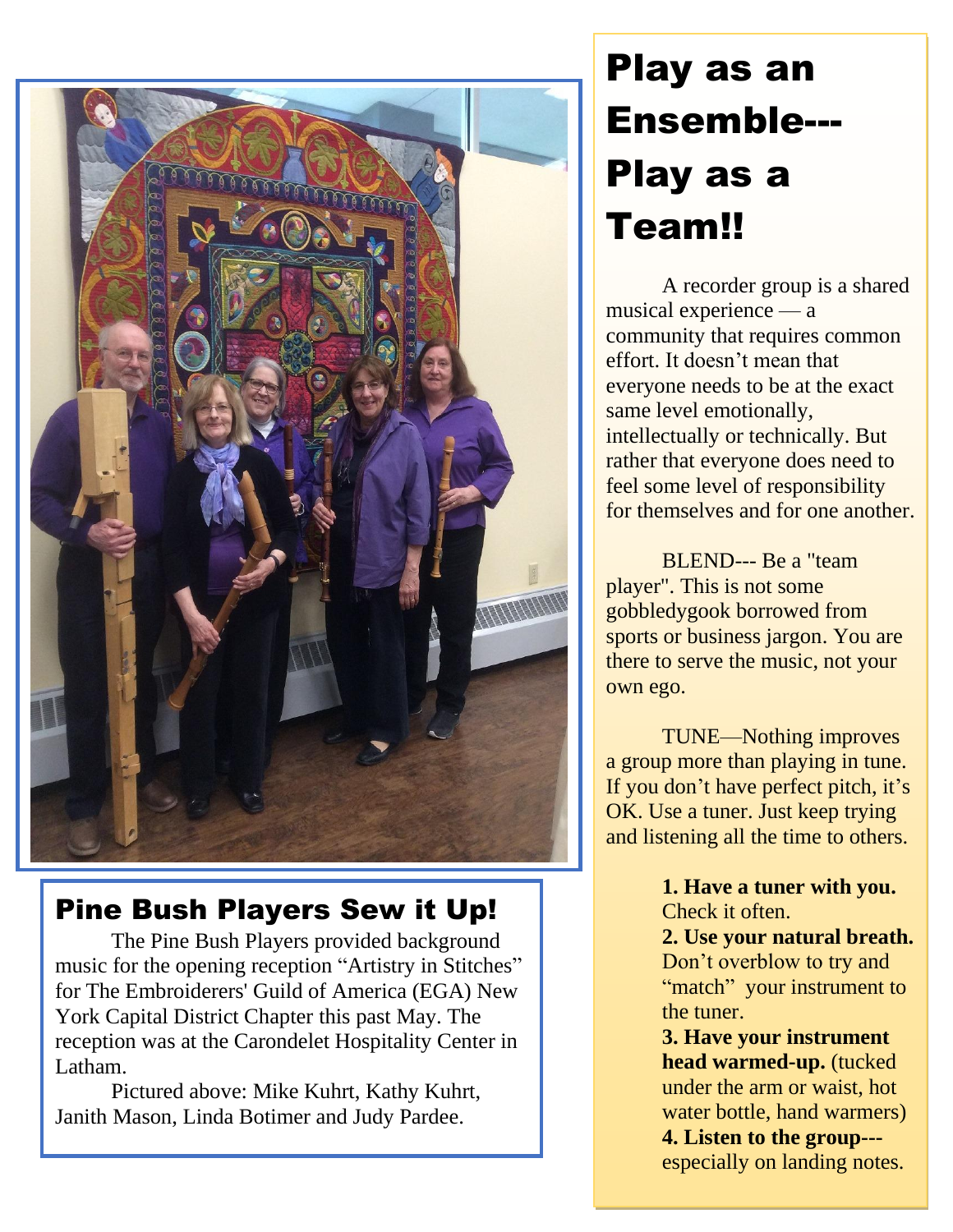

*If you visit Facebook occasionally, HMRS hopes that you will add our page to your list. We are going to be posting meeting reminders—and perhaps a picture now and then.* 

*HMRS Facebook page [www.facebook.com/groups/127666594023613/](http://www.facebook.com/groups/127666594023613/)*

## Apply for Grant \$\$\$ from ABC

The Adirondack Baroque Consort (ABC) is inviting applications for the William and Jane Coffey Regional Recorder Scholarship Grant. Applicants must submit a written proposal. Any person involved in teaching recorder may apply for a grant. Grant applications must be received or postmarked by Monday, December 2, 2019. Ideas for the grant may include, but are not limited to:

- Funding for a program involving the recorder;
- Funding for K-12 teachers and educators to attend recorder workshops;
- Funding to support bringing in recorder ensembles to schools for presentations/concerts;
- Funding for the purchase of recorders for schools interested in starting a recorder ensemble;
- Funding for materials for recorder pedagogy.

*Contact with questions: Dr. Joseph A. Loux, Jr., Artistic Director, Adirondack Baroque Consort, at 518-756-2273.* 

### End-of-Year Recital this Past June

Two ensembles played at the HMRS annual end-of-the-year recital and dessert reception in June. Later everyone joined in to play music. Crow Hill went crazy with canzones playing *"a collection-- a consortium--a chorale*" of canzones: two by Banchieri and one by Rossi.

*Crow Hill- Melanie Axel-Lute, Marie Luise Carreno Maass, Lee Danielson, Carolyn Hermes, Linda Botimer and Tanya Hotelen Pine Bush Players- Kathy Kuhrt, Judy Pardee, Linda Botimer, Mike Kuhrt and Janith Mason* 

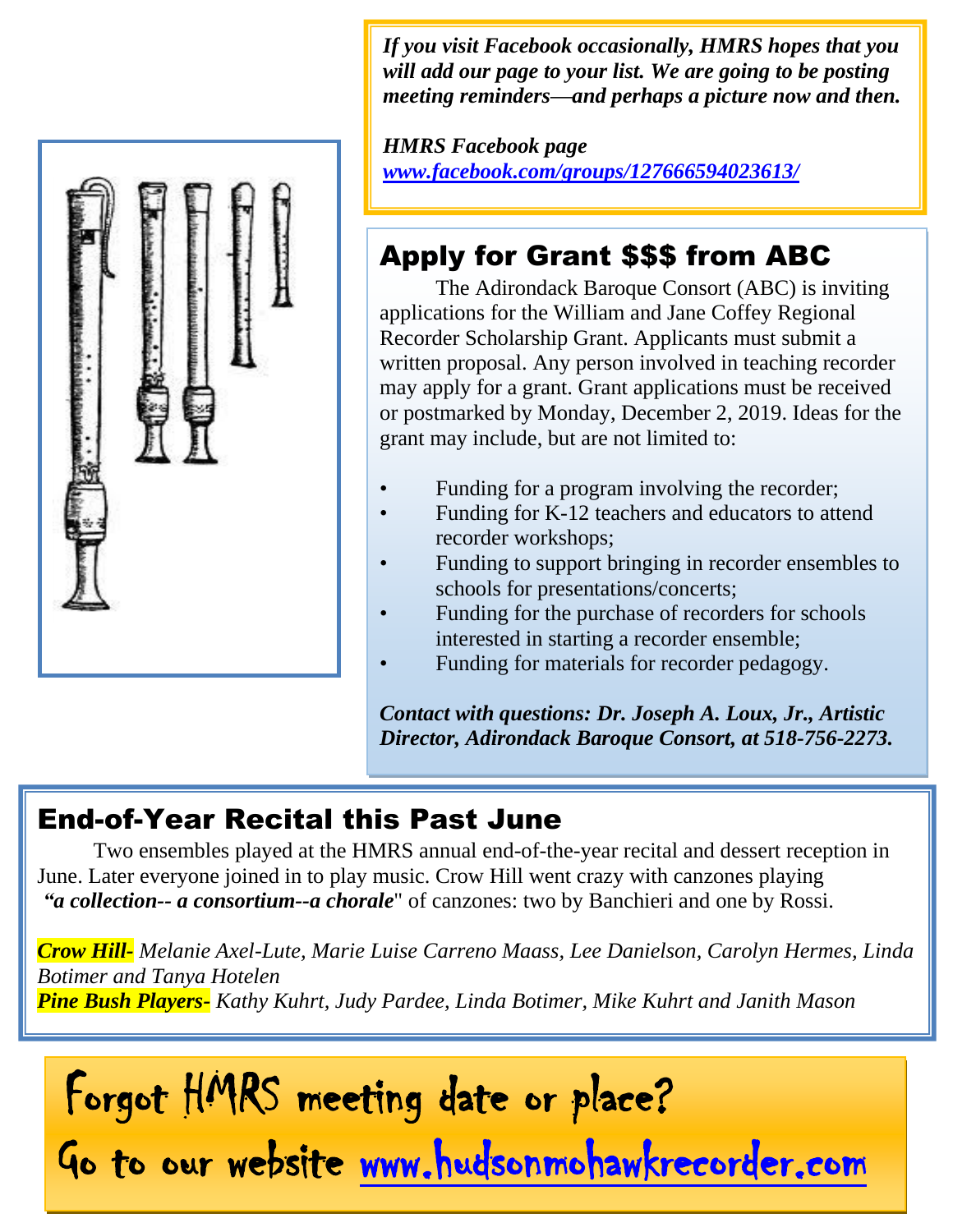

Lee Danielson tries out Mike Kuhrt's Paetzold Contra Bass at a meeting for low recorders held last summer. The contra bass plays an octave lower than the regular bass recorder.



members: Carolyn Hermes and Marie Luise Long-time recorder players and HMRS Carreno Maass

# Regular meeting place for HMRS

Our organization found a wonderful place for our meetings last year. It is the Lynnwood Reformed Church in Guilderland. The advantages of Lynnwood Church include:

- 1. no stairs,
- 2. easy access to bathrooms,
- 3. handicap-accessible,
- 4. ample parking and
- 5. large, well-lit community room.

HMRS secretary, Janith Mason, facilitates the details of our use. How can we recorder players show our appreciation, and how can we do good???

The church supports a local Food Pantry and has asked HMRS members to donate. In the meeting reminder emails that HMRS sends, we will ask that you bring an item or two to put in the bin to the left as you enter the church.

Address:

Lynnwood Reformed Church 3714 Carman Road Schenectady, NY 12303

*When you come to the HMRS meetings, please bring something for the Food Pantry. Thank you.*